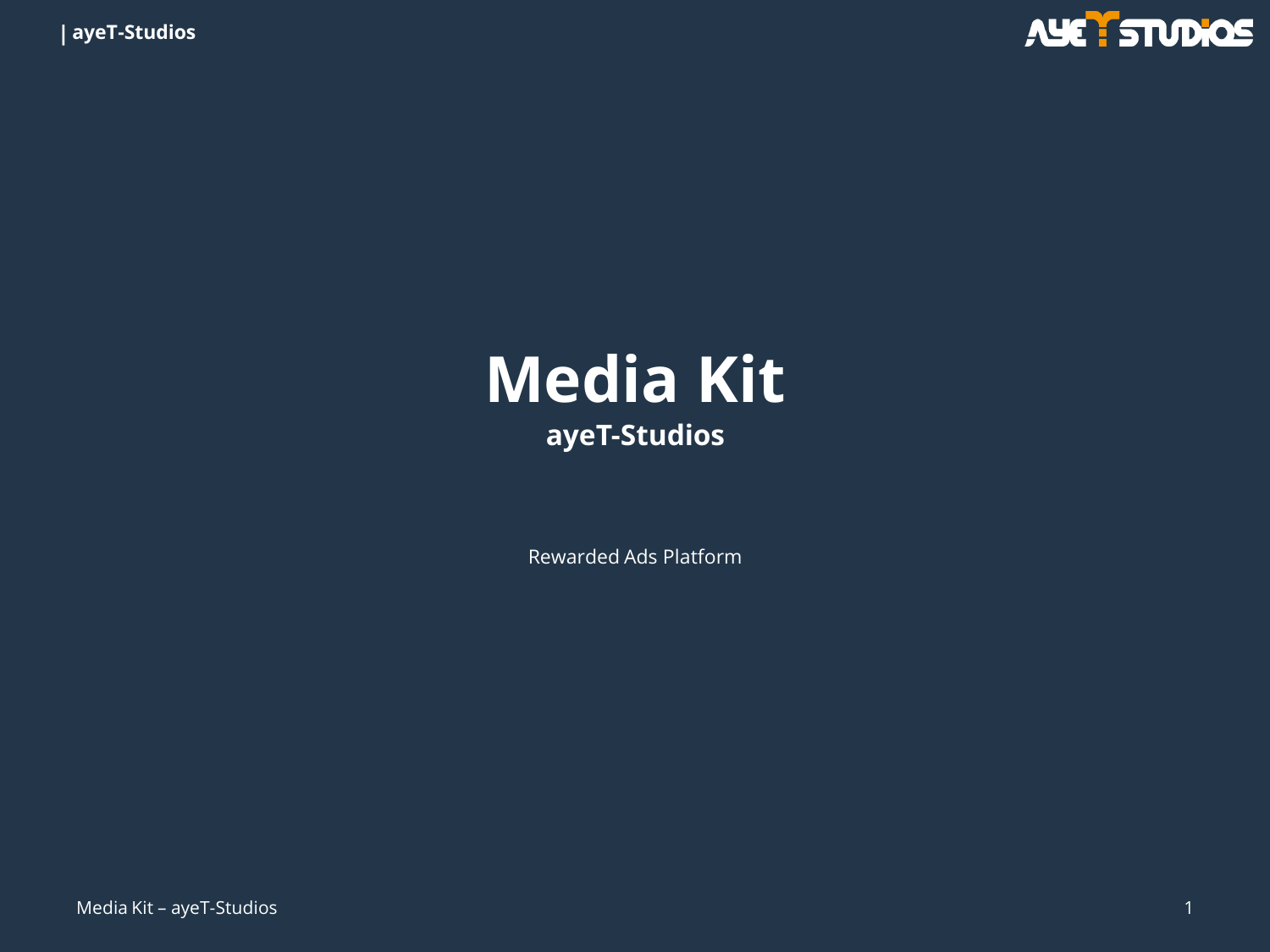

### **Content**

- **1.** Offerwall Mechanics
- **2.** Traffic Insights
- **3.** Campaign Types
- **4.** Our Clients

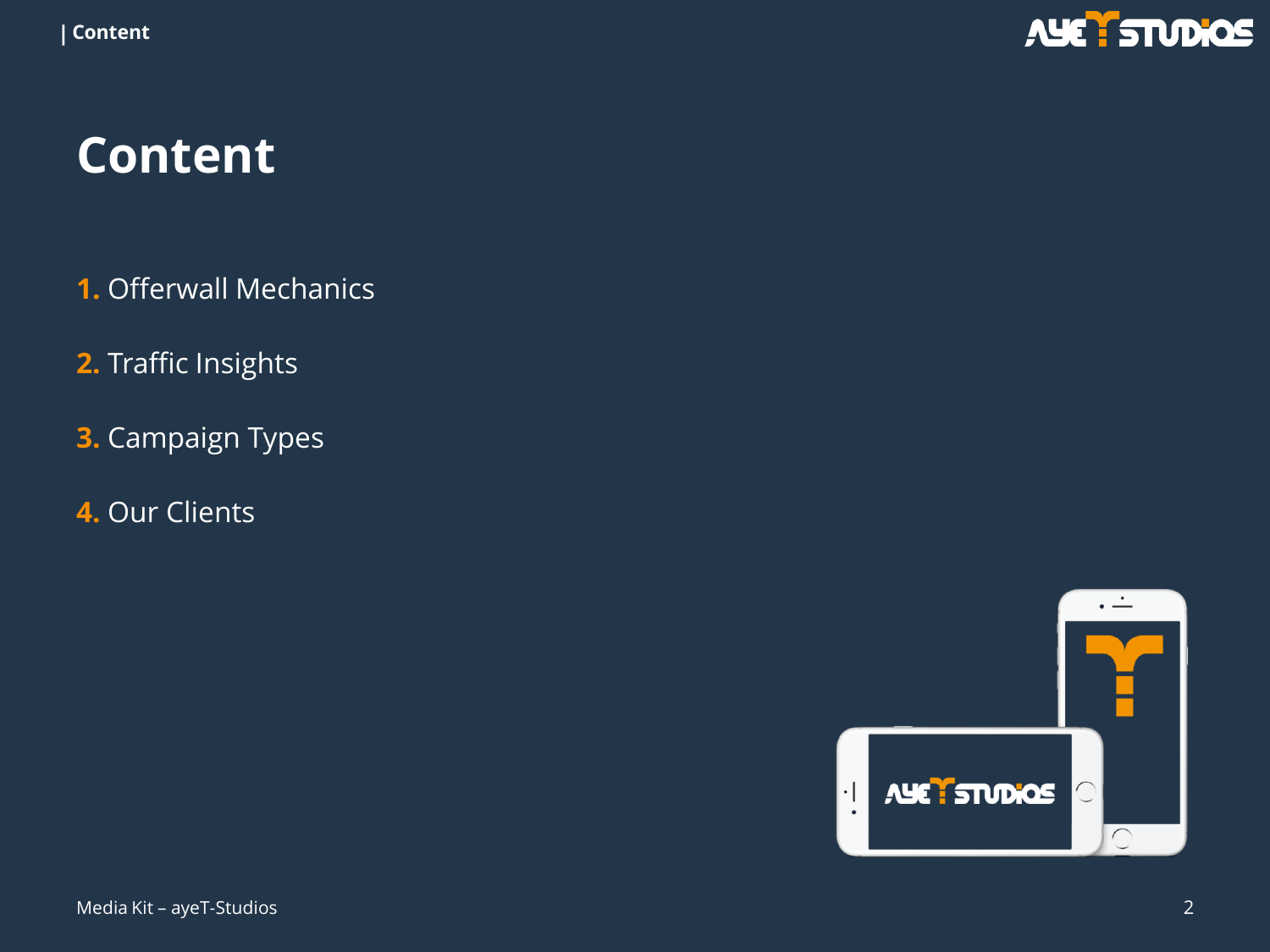

# **Offerwall Mechanics How It Works**

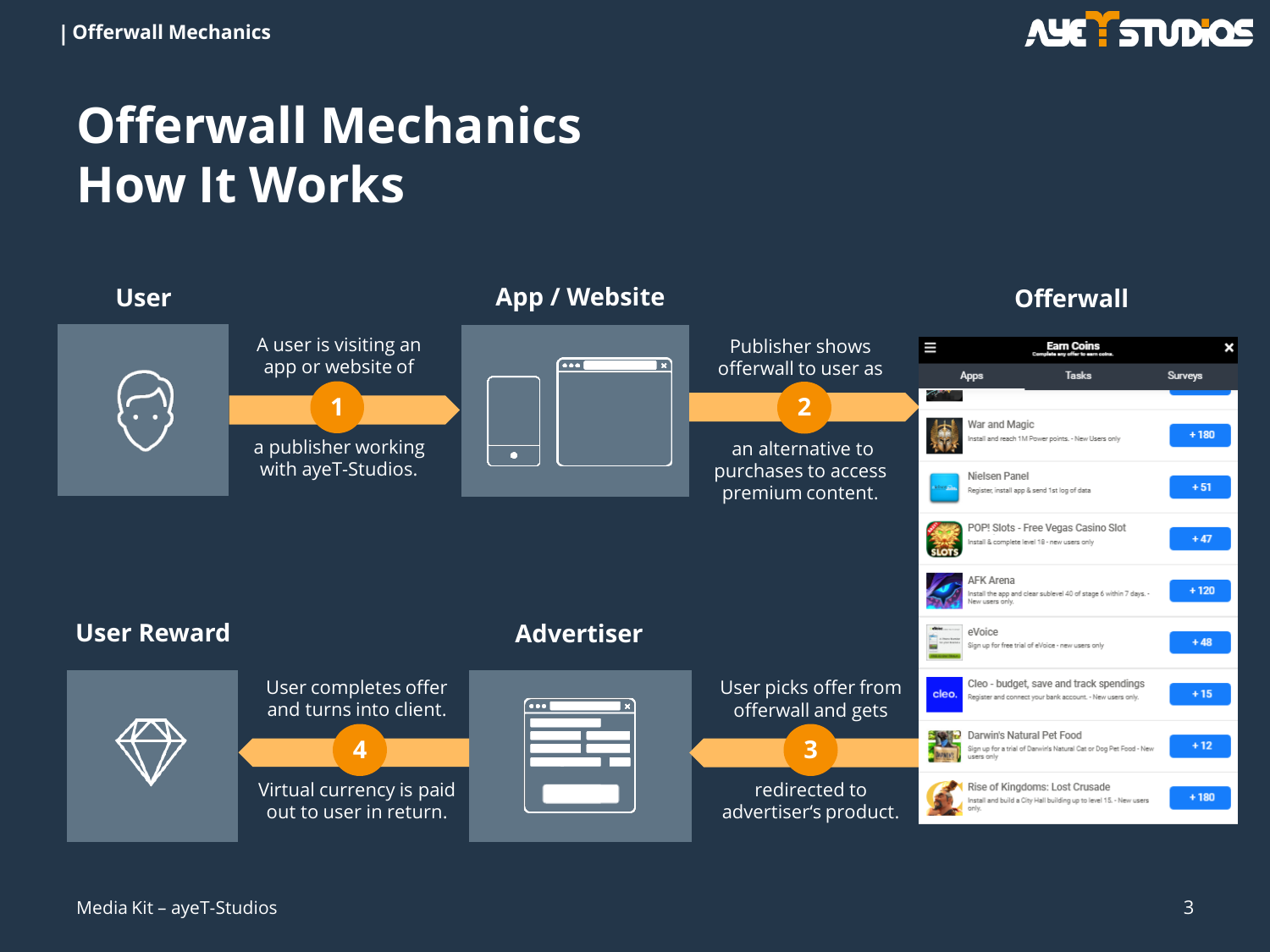

# **Traffic Insights**

**300+** Active Publishers

**Traffic by OS**



**6.4 Mio+** Unique MAUs

**3.000+** Active Campaigns

**Traffic by Vertical**



**Traffic by Country**

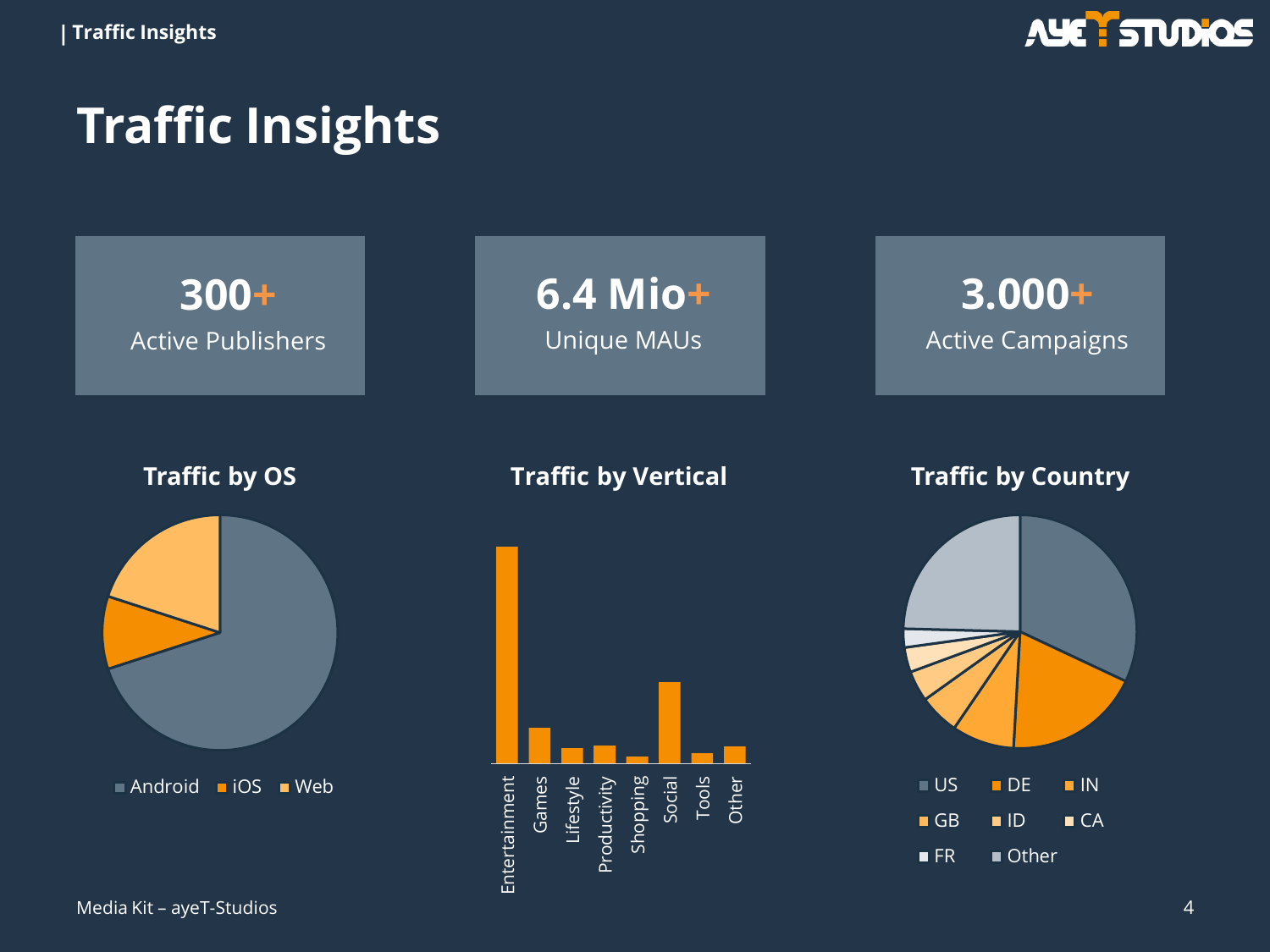

# **Campaign Types**

### **CPI**

CPI campaigns are usually used by advertisrees when they need to drive high volumes of traffic to their app. Users have to install and open the app.



**CPE / CPA**

For CPE campaigns the advertiser defines an event the user has to reach, like playing until level 5. Those campaigns help to drive user engagement.



### **CPL**

Advertisers like to leverage CPL campaigns when they are looking for signups or free trial subscriptions.

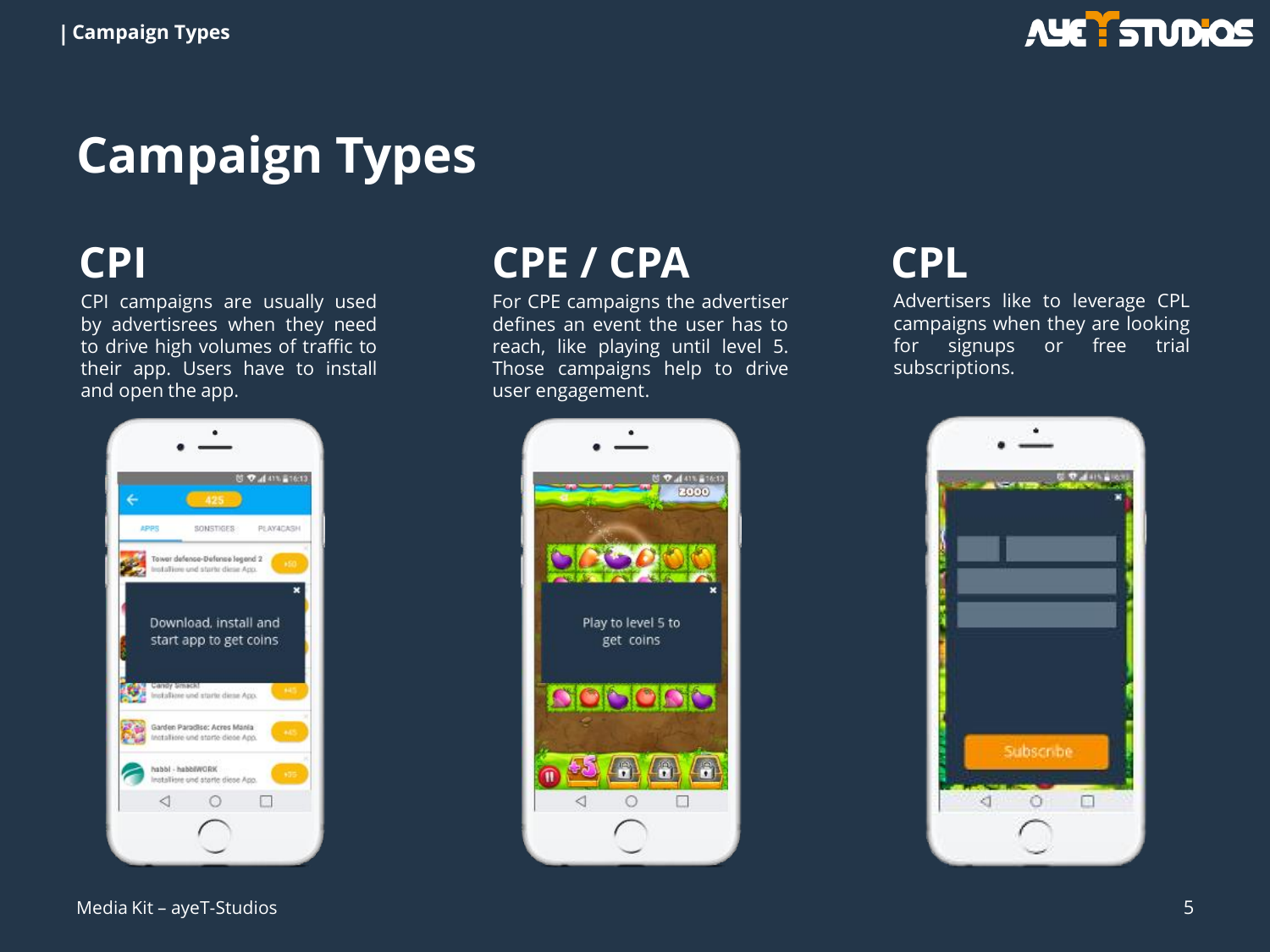

## **Our Clients**

ayeT-Studios has worked with over **725+** Advertisers and successfully ran more than **140,000+** campaigns.

Take a look at a few of our selected clients.